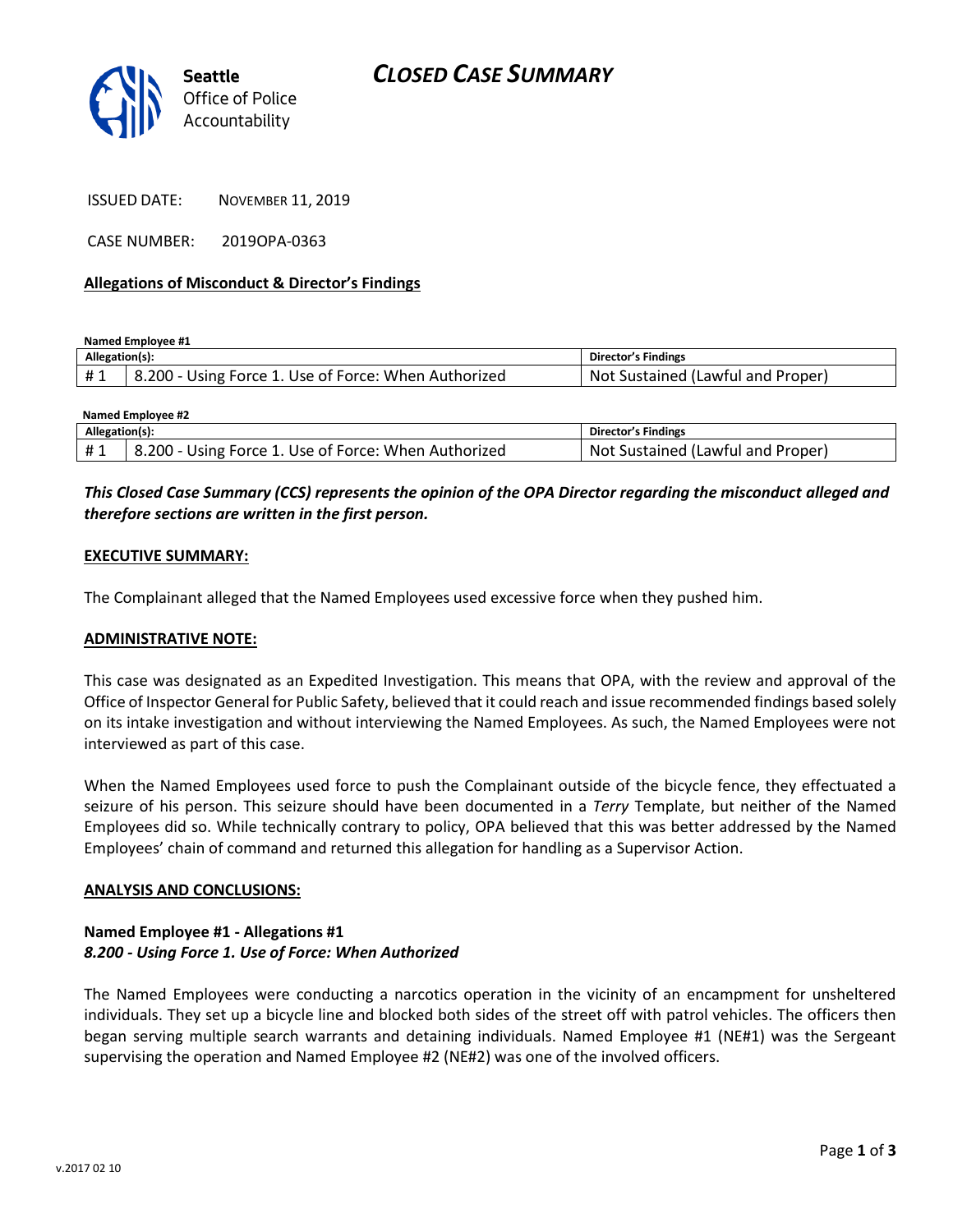

# *CLOSE CASE SUMMARY*

OPA CASE NUMBER: 2019OPA-0363

Body Worn Video (BWV) of the incident indicated that the officers detained two individuals and seated them on a street curb in front of the bicycle line. A man then started walking down the blocked off street and proceeded in between NE#1 and the detained individuals.

At that point, NE#1 grabbed the Complainant by the left arm and walked him to the bicycle fence line. NE#1 said: "Hey, what are you doing, man? Don't just walk through." NE#2, who was also present, grabbed the Complainant by the right arm. At the fence line, NE#1 and NE#2 pushed the Complainant outside the line. NE#1 stated to the Complainant: "Go, get out. This is the first time I'm warning you or you're going to be arrested for obstructing an investigation." NE#1 turned away to continue supervising the search. The Complainant told the officers that he was just going to work and that the Named Employees assaulted him. NE#2 told the Complainant that he had received his one warning and turned away to oversee the individuals detained on the curb.

Approximately two hours later, the Complainant called SPD to report that he had been assaulted by an officer. He said that an officer accosted and shook him. The Complainant asked to speak to a supervisor to report misconduct. A supervisor went to the Complainant's location and tried to find him. However, the supervisor was unable to do so. The supervisor forwarded the Complainant's allegations to OPA and this investigation ensued.

As part of its investigation, OPA interviewed the Complainant. He stated that the incident was particularly upsetting because of his past experiences with the police. The Complainant said that since in his view he committed no crime, the brief seizure of his person was unwarranted. He did not report any injuries to OPA or when he initially called 911.

SPD Policy 8.200(1) requires that force used by officers be reasonable, necessary and proportional. Whether force is reasonable depends "on the totality of the circumstances" known to the officers at the time of the force and must be balanced against "the rights of the subject, in light of the circumstances surrounding the event." (SPD Policy 8.200(1).) The policy lists a number of factors that should be weighed when evaluating reasonableness. (*See id*.) Force is necessary where "no reasonably effective alternative appears to exist, and only then to the degree which is reasonable to effect a lawful purpose." (*Id*.) Lastly, the force used must be proportional to the threat posed to the officer. (*Id*.)

When the Named Employees used force to move the Complainant outside of the bicycle line, this constituted a seizure. Were this seizure impermissible, it follows that any force used would have been inappropriate. SPD policy defines a *Terry* stop as: "A brief, minimally intrusive seizure of a subject based upon articulable reasonable suspicion in order to investigate possible criminal activity." (SPD Policy 6.220-POL-1.) At the time the force was used, the officers were conducting a law enforcement operation and had blocked off a street for security reasons. When they did so, no members of the public, including the Complainant, were permitted to walk through that area. As such, the officers were permitted to seize the Complainant, to remove him from that location, and to place him in a spot that was safer and did not interfere with their narcotics operation.

The force they used to effectuate the seizure and to move the Complainant – the push – was minor. Moreover, there is no indication from the BWV or from the Complainant's statements that he suffered any injuries from that force. While even minor force that causes no injuries can be contrary to policy and excessive, that was not the case here. As discussed above, the force was reasonable, necessary, and proportional under the circumstances and was in furtherance of the Named Employees' legitimate objectives.